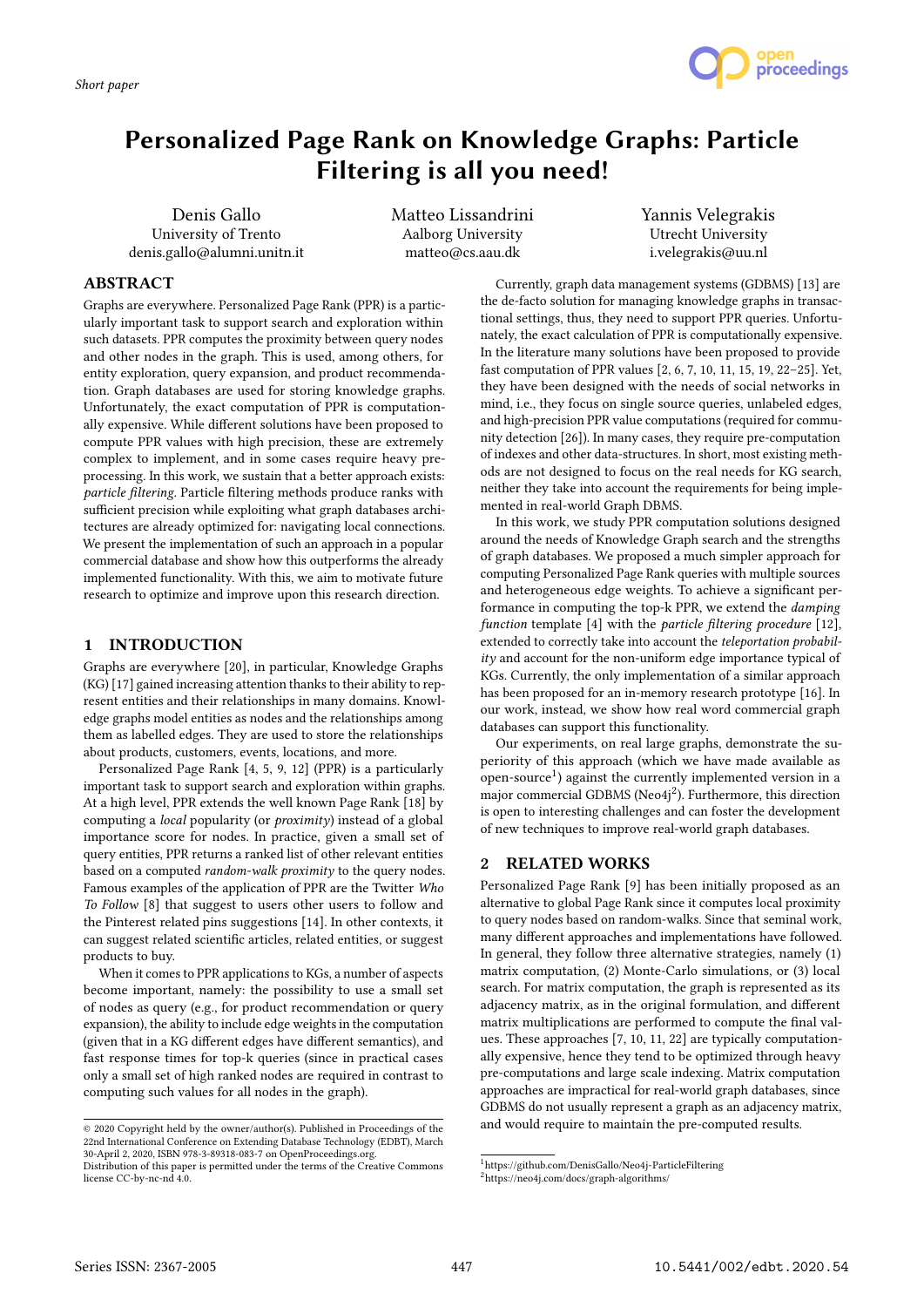Monte-Carlo approaches, on the other hand, simulate a number of random traversals of the graph in order to compute the final PPR values. Employing this strategy offers few guarantees on the final output and on the actual response time. In general, a large number of random traversals are required to obtain reliable results. Hence, also in this case, precomputed values and indexes are employed [23, 24], suffering though from the same shortcomings discussed earlier.

Local search approaches, start, instead, from the query nodes and spread a rank value following the local neighborhoods until some stopping condition verifies. Usually, once this condition is encountered, they employ some additional Monte-Carlo traversals to refine the obtained approximate results and ensure higher precision [2, 5, 6, 15, 19, 24, 25]. Yet, most of these approaches have focused on either source-target queries, i.e., compute the PPR value of a target node given a source node, or single source queries with focus on computing high precision PPR values for very large portions of nodes in the graph. Both these directions, while useful in cases like social networks, impose an unnecessary burden on the system (since they focus on the actual PPR value instead of just computing a ranking of nodes) and neither address other important required features, like the necessity to differentiate edge types, the possibility to have multiple source nodes in the query, or the requirement of returning a ranked list of nodes of usually small size (i.e., top-k queries).

Contrary to most recent literature, following promising preliminary results from knowledge graph exploration [16], we study a method to enable multi-source, edge-weighted, top-k Personalized Page Rank queries within a Graph DBMS. We explicitly focus on the now prevalent need of Knowledge Graph search and on fully exploiting the ability of graph databases to efficiently query the local neighborhood of nodes [13]. Our method extends the damping function template [4], yet it implements an approach similar to particle filtering procedure [12] with two main differences: it has been extended to correctly take into account the teleportation probability that was not accounted for there, and it provides the ability to include edge relevance in the calculation, a feature that has been largely neglected in the literature. This solution has the advantage that it does not require any internal ad-hoc data-structure (our solution is a stored procedure of about two hundreds lines of code) and obtains both fast response time and high-quality results in practice.

## 3 APPROXIMATE PERSONALIZED PAGE RANK COMPUTATION

Given a graph  $G: \langle V, E \rangle$  with V nodes and E edges, the result of a Personalized Page Rank (PPR) [9] given a set of query nodes  $Q \subset V$  computes a proximity value of every node in V to the nodes in  $Q$ . Formally, the result of the computation is represented as a vector **v**, with size  $|V|$  representing the stationary distribution of the Markov chain [9] with state transition given by the equation

$$
(1-c)A\mathbf{v}+c\mathbf{p} \tag{1}
$$

Given the column normalized transition probability matrix A, the teleportation probability  $c$ , and the preference vector  $p$ . The matrix A (of size  $|V| \times |V|$ ) contains values between 0 and 1 according to the probability that an edge is traversed (hence the column normalization), where a value of 0 corresponds to nonexisting edges. In general, a KG is a graph with edges of different types (an edge-labelled graph) and in many cases, different edge types are assigned different relevance scores (i.e., a weight in [0,1]). Furthermore, **p** is an  $|V| \times 1$  column vector, which serves

#### Algorithm 1 PPR by Particle Filtering

Require: Graph G; Query nodes <sup>Q</sup> **Require:** Restart probability  $c \in [0, 1]$ ; Threshold  $\tau \in [0, 1]$ Require: Query value k Ensure: Ranked Top-K nodes 1:  $\mathbf{p} \leftarrow \{\}$ 2: for each  $q_i \in \mathbf{Q}$  do<br>3:  $\mathbf{p}[q_i] \leftarrow 1/\tau$ 3: <sup>p</sup>[qi] ← <sup>1</sup>/τ ▷ Initialize Particles 4: while  $\exists n_i \in \mathbf{p} | \mathbf{p}[n_i] \neq 0$  do  $\mathbf{f}$  $temp \leftarrow \{\}$ 6: for each  $n_i \in \mathbf{p} | \mathbf{p}[n_i] \neq 0$  do  $\overline{q_i}$ ,  $\overline{p_i}$  articles  $\leftarrow \mathbf{p}[n_i] \times (1 - c)$ 7:  $particles \leftarrow p[n_i] \times (1 - c)$ <br>8:  $\qquad \textbf{for each } e : (n_i \rightarrow n_i) \in G$ 8: **for each**  $e : (n_i \rightarrow n_j) \in G$  **do**  $\rightarrow$  Sorted by Weight 9: **if** particles  $\leq \tau$  **then**<br>10: **break** 10: break 11:  $passing \leftarrow MAX(particles \times e.webight(),\tau)$ <br>  $temp[n_i] \leftarrow temp[n_i] + passing[n_i]$ 12:  $temp[n_j] \leftarrow temp[n_j] + passing$ <br>13:  $particles \leftarrow particles - passing$ 13: particles ← particles – passing<br>14:  $\mathbf{n} \leftarrow \text{temp}$  $p \leftarrow temp$ 15: for each  $n_i \in \mathbf{p}$  do<br>  $\mathbf{v}[n_i] \leftarrow \mathbf{v}[n_i] +$  $\mathbf{v}[n_i] \leftarrow \mathbf{v}[n_i] + \mathbf{p}[n_i] \times c \qquad \rightarrow \text{Update score}$ 17:  $return top-k(v)$ 

as the normalized preference vector, for which  $p[n]\neq0$  and in particular  $0 < p[n] \leq 1$  iff n∈Q. Finally, the teleportation probability  $c \in (0, 1)$  is typically  $\approx 0.15$  in the literature [18].

In practice, the goal of the PPR value is to rank nodes, hence the exact value of the PPR is not necessary as far as the ranking is preserved. We propose an approximation of this process [4] and apply an approach similar to the weighted particle filtering procedure [12] to consider the non-uniform edge weights.

The approach simulates a set of  $1/\tau$  floating particles (lines 2-3, Algorithm 1) starting from each node in the query set  $Q$ . At each iteration (lines 5-16), the particles distribute among the neighbors of the current node (minus the number of particles that restart, line 7). An important optimization is to prevent particles to split to arbitrarily small sizes, limiting them to a minimum of  $\tau$  (lines 9-11). When distributing the particles among the neighbors, the algorithm gives preference to the edges with higher weights (line 8). Since the weight is normalized on the edges of each node, this operation matches the damping function framework [4]. The restart probability  $c$  will dissipate part of the particles at every iteration (line 8), and the algorithm will stop when no more particles can be distributed. During the process, a vector v accumulates the total amount of particles visiting each node (lines 15-16). Hence, the final list of top-k nodes is based on v.

Here, we argue that for the case of Knowledge Graphs, the Particle Filtering approach for PPR computation is the best-suited approach to extend GDBMS functionalities for retrieving Top-K nodes.

The benefits of this approach are that (1) it does not require any complex preprocessing nor any additional persistent data structure, (2) it is directly implementable within any graph databases by direct use of core operations that are already optimized (namely local node neighbor traversal [13]), (3) it returns a ranking that strictly correlates with the actual ranking, (4) it can account for heterogeneous edge types and importance, (5) it does not require to traverse the entire graph and its exploration rate (and hence running time) can be fine-tuned through the  $\tau$  and  $c$  parameters.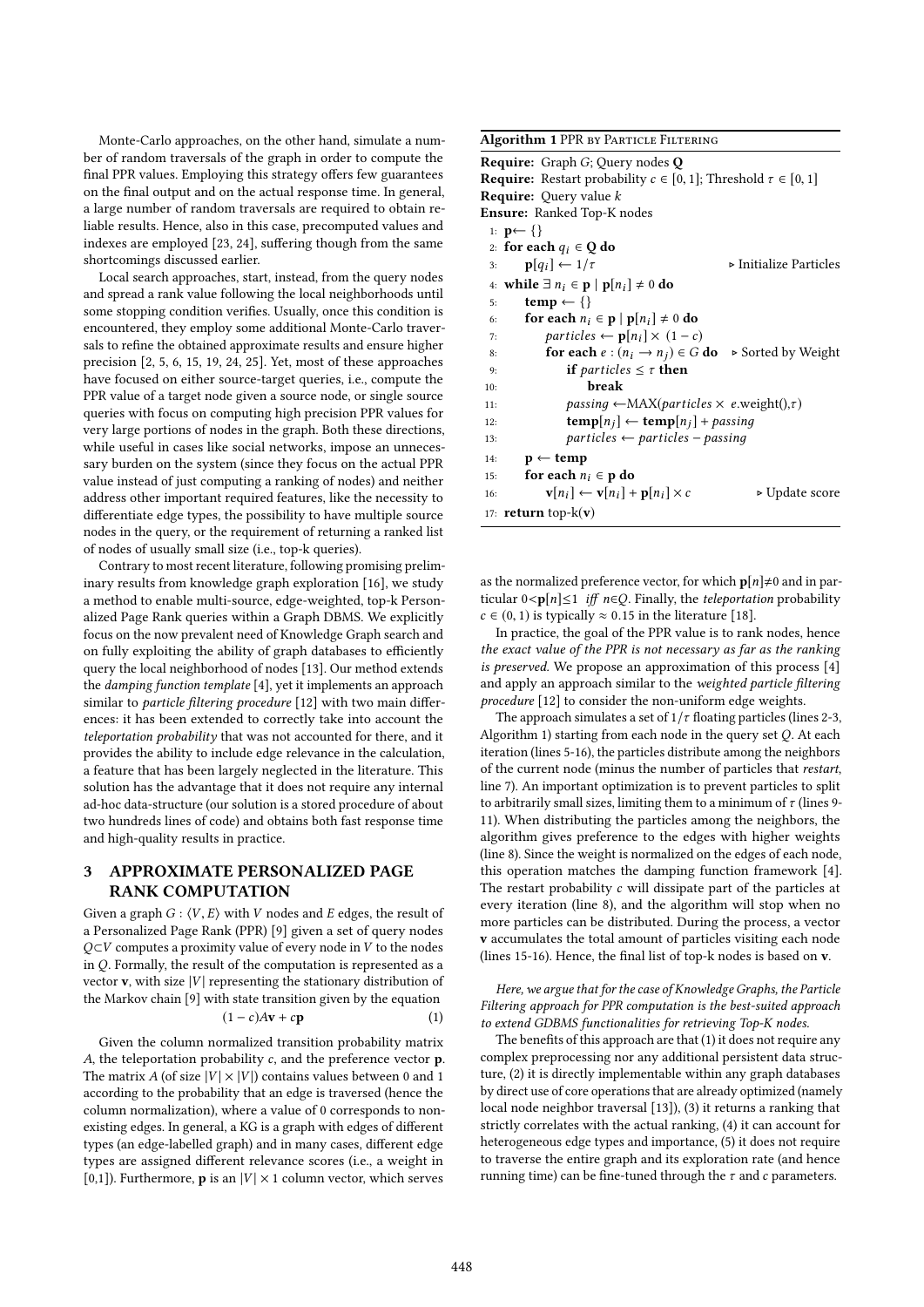#### 4 EXPERIMENTS

We investigated the performance and the quality of the ranking of Particle Filtering (PF) compared to the current exact implementation of Personalized Page Rank (PPR) in a commercial database. In particular, we implemented particle filtering (PF – Algorithm 1) as a Java stored procedure in Neo4j<sup>3</sup> v3.5.5, and compared it against the current implemented exact solution (PPR - Graph  $\overrightarrow{A}$ lgorithms v3.5.2)<sup>4</sup>. Experiments have been executed on a server with 12 cores and 128GB RAM.

Datasets: We compared the two alternatives on 4 different KGs from different domains and different sizes, widely used in the literature (Table 1). These KGs have been obtained from a dataset of movies, including also information about actors, directors, and genres<sup>5</sup> (Movies); from an established benchmark for triplestores [1] representing an heterogenous product catalog (WatDiv); an open domain knowledge graph (DBpedia [3]); and finally a knowledge base about drugs, their composition, and their interactions (DrugBank [21]). Of these, Movies, DBpedia, and DrugBank are real-world datasets, while WatDiv is synthetic.

Queries, Parameters, and Evaluation Metrics: For each dataset, we extracted 5 sets of 20 queries. Each set contains 20 queries of the same size (i.e., number of source nodes). We generated through sampling queries of size 1, 5, 10, 20, and 100 nodes, for a total of 100 queries. For each query, we recorded the execution time (average of 3 runs), and for the queries executed with PF, we recorded NDCG score at top-5, 50, 100, and 500. We executed queries both with the weighted (i.e., assigning weights based on label informativeness [16]) and unweighted (i.e., uniform weights) version of the algorithm. We tested the PF with three values of  $\tau$ : 0.1, 0.05, and 0.01.

Results: Due to space constraints, we report here only results for the two largest graphs, namely WatDiv and DBpedia, for the labelled case. The full set of experimental results can be found in the extended version of this document<sup>6</sup>. Nonetheless, we also comment on some of the findings of the excluded experiments.

Quality of Ranking: Over all the datasets, the NDCG score for PF with  $\tau = 0.01$  has the best quality, and often close to the perfect ranking (i.e., between <sup>0</sup>.<sup>8</sup> and <sup>1</sup>.0) with queries containing up to 10 nodes. In most cases, also PF with  $\tau = 0.05$  obtains a good quality ranking (NDCG>0.65). With more than 10 query nodes, the quality of ranking is subject to high variability, especially depending on the dataset. On DBpedia and WatDiv, still, we obtain NDCG scores above 0.65 for both  $\tau$ =0.05 and 0.01 with 20 nodes in input at top-500, while for 100 nodes, we need  $\tau$ =0.01 on DBpedia. This confirms the suitability for KG exploration cases.

Running Time: Compared to the running time of exact PPR, the PF algorithm provides a speedup between 1 and 4 orders of magnitudes, i.e., returning on average in 1-30 seconds while the exact solution requires 3-6 minutes (on DBpedia). In general, the speedup is proportional to the value of  $\tau$ , i.e.,  $\tau$ =0.01 is between 10 and 100 times slower than  $\tau$ =0.1. Yet, for 100 query nodes on DBpedia, we report that  $\tau$ =0.01 rarely achieves sensible improvements due to the high number of particles generated.

Effect of Weights: when considering weights particle transitions are skewed towards more relevant nodes (through more informative edges). This has a noticeable effect on the running time because for high degree edges only the most informative edges are traversed (given the fact that they are prioritized), and



<sup>4</sup>https://github.com/neo4j-contrib/neo4j-graph-algorithms

|                          | 171 U V 1 U S | vvalljiv | DDDCula        | DI ugballn     |
|--------------------------|---------------|----------|----------------|----------------|
| #Nodes                   | 63K           | 5.2M     | 11.6M          | 391K           |
| #Edges                   | 106K          | 95.8M    | 216.7M         | 1M             |
| #Edge types              | 4             | 31       | 13k            | 68             |
| Density                  | 3.93E-05      | 3.48E-06 | 1.61E-06       | 6.82E-06       |
| #Con. Components         | 433           |          | $\overline{2}$ | 1              |
| Min size CC              | 3             | 5.2M     | 59.3k          | 391K           |
| Max size CC              | 58.2k         | 5.2M     | 11.5M          | 391K           |
| Avg size CC              | 142           | 5.2M     | 579K           | 391K           |
| Median size CC           | 6             | 5.2M     | 579K           | 391K           |
| Max Out-degree           | 71            | 345      | 7.2k           | 423            |
| Avg Out-degree           | 2.13          | 18.4     | 22.6           | 3.3            |
| <b>Median Out-degree</b> | 1             |          | 9              | $\overline{c}$ |
| Max In-degree            | 92            | 585K     | 3.3M           | 316K           |
| Avg In-degree            | 9.18          | 20.3     | 20.1           | 2.8            |

Movies WatDiv DBpedia DrugBank

Median In-degree 8 1 2 1 Table 1: Size and characteristics of the datasets

many less relevant edges are skipped. For a similar reason, we notice that the NDCG score when weighted edges are considered is higher because for nodes with very high degrees, there are not enough particles to visit all the neighbors, hence in the weighted case the PF prioritization is consistent with the importance of the node, while in the unweighted case all of them should be visited.

Open Challenges: In our experiments, we noticed that when starting nodes are hubs (i.e., nodes with high degree) or are near hubs, the weighted traversal is the bottleneck. The reason is that current GDBMS can very quickly retrieve all the neighbors of a node, but then we require to sort them by weight. Hence, we identify the opportunity in GDBMS for implementing sorted edge iterators for weighted edges to speed up this step and other similar cases. Moreover, automatic tuning of the  $\tau$  threshold depending on the query is an open research challenge.

#### 5 CONCLUSIONS

In this paper, we argue that, when computing the Personalized Page Rank value in a knowledge graph, the approximate computation framework offered by the Particle Filtering approach, provides substantial advantages in terms of running time and ease of implementation, while ensuring good ranking quality. Our implementation can provide an efficient solution for extending existing graph databases since it exploits the strengths of these systems. While this approach is simple and effective for queries with few input nodes and limited to the first few hundreds nodes (typical of on-line exploration settings), we believe that the algorithm can be further expanded to assure high-quality ranking also for nodes in the long tail and larger queries.

#### REFERENCES

- [1] Güneş Aluç, Olaf Hartig, M. Tamer Özsu, and Khuzaima Daudjee. 2014. Diversified Stress Testing of RDF Data Management Systems. In ISWC'14. 197–212. [2] Reid Andersen, Fan Chung, and Kevin Lang. 2006. Local Graph Partitioning
- Using PageRank Vectors. In FOCS '06. 475–486.
- [3] Sören Auer, Christian Bizer, Georgi Kobilarov, Jens Lehmann, Richard Cyganiak, and Zachary Ives. 2007. DBpedia: A Nucleus for a Web of Open Data. In ISWC'07. 722–735.
- [4] Ricardo Baeza-Yates, Paolo Boldi, and Carlos Castillo. 2006. Generalizing PageRank: Damping Functions for Link-based Ranking Algorithms. In SIGIR '06. ACM, 308–315.
- [5] Soumen Chakrabarti. 2007. Dynamic Personalized Pagerank in Entity-relation Graphs. In WWW '07. ACM, 571–580.
- Dániel Fogaras and Balázs Rácz. 2004. Towards Scaling Fully Personalized PageRank. In Algorithms and Models for the Web-Graph. Springer, 105–117.
- [7] Yasuhiro Fujiwara, Makoto Nakatsuji, Takeshi Yamamuro, Hiroaki Shiokawa, and Makoto Onizuka. 2012. Efficient Personalized Pagerank with Accuracy Assurance. In KDD '12. ACM, 15–23.
- [8] Pankaj Gupta, Ashish Goel, Jimmy Lin, Aneesh Sharma, Dong Wang, and Reza Zadeh. 2013. WTF: The Who to Follow Service at Twitter. In WWW '13.

<sup>5</sup>https://neo4j.com/developer/example-data/

<sup>6</sup>http://people.cs.aau.dk/~matteo/pdf/EDBT2020-pf-long.pdf